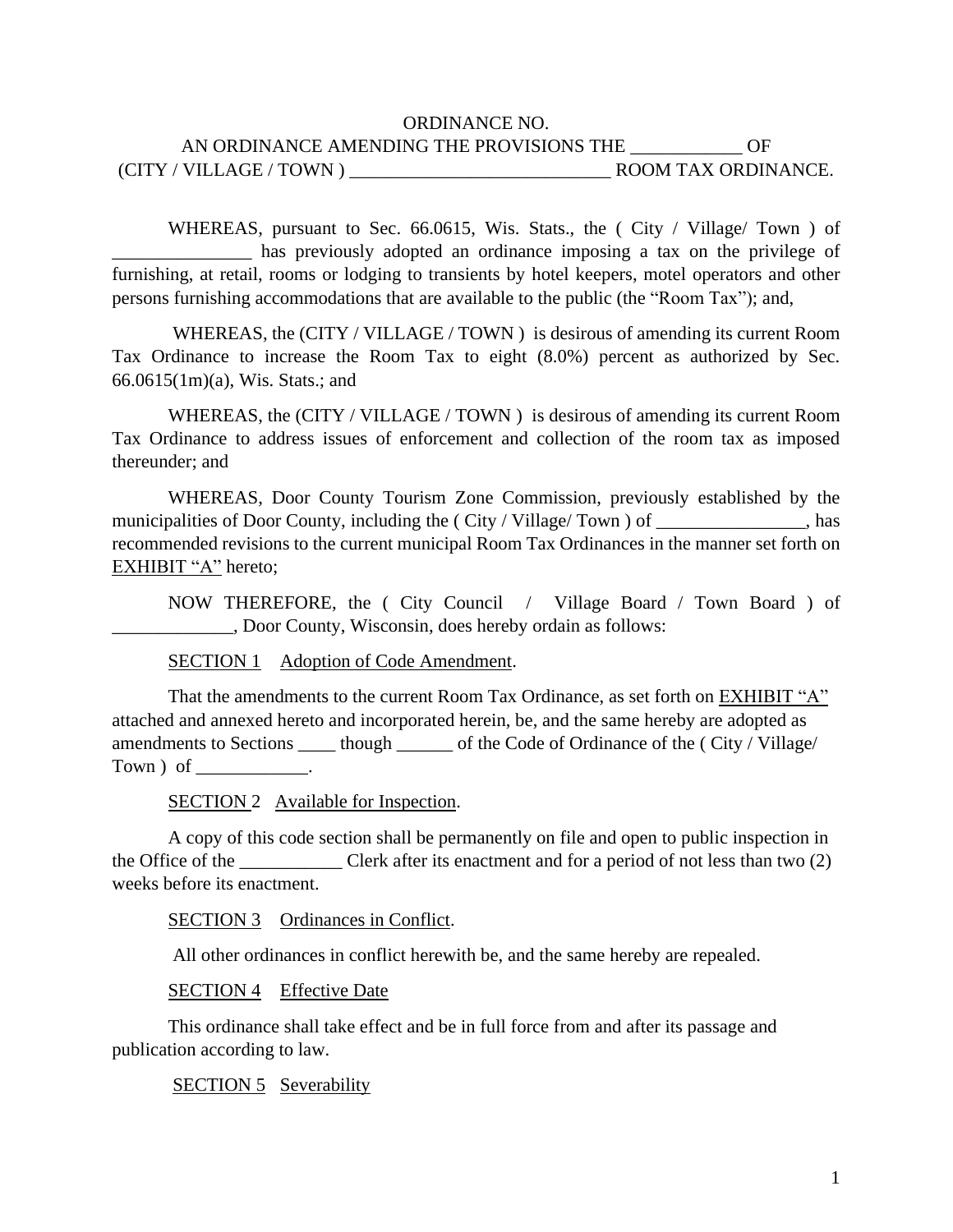If a court of competent jurisdiction adjudges any section, clause, provision or portion of this ordinance unconstitutional or invalid, the remainder of this ordinance shall not be affected thereby.

ADOPTED: APPROVED: \_\_\_\_\_\_\_\_\_\_\_\_\_\_\_\_\_\_\_

< ( City / Village/ Town ) >

By: \_\_\_\_\_\_\_\_\_\_\_\_\_\_\_\_\_\_\_\_\_\_\_\_\_\_\_\_\_\_\_\_\_\_

ATTEST:

By:\_\_\_\_\_\_\_\_\_\_\_\_\_\_\_\_\_\_\_\_\_\_\_\_\_\_\_\_\_\_\_\_\_\_\_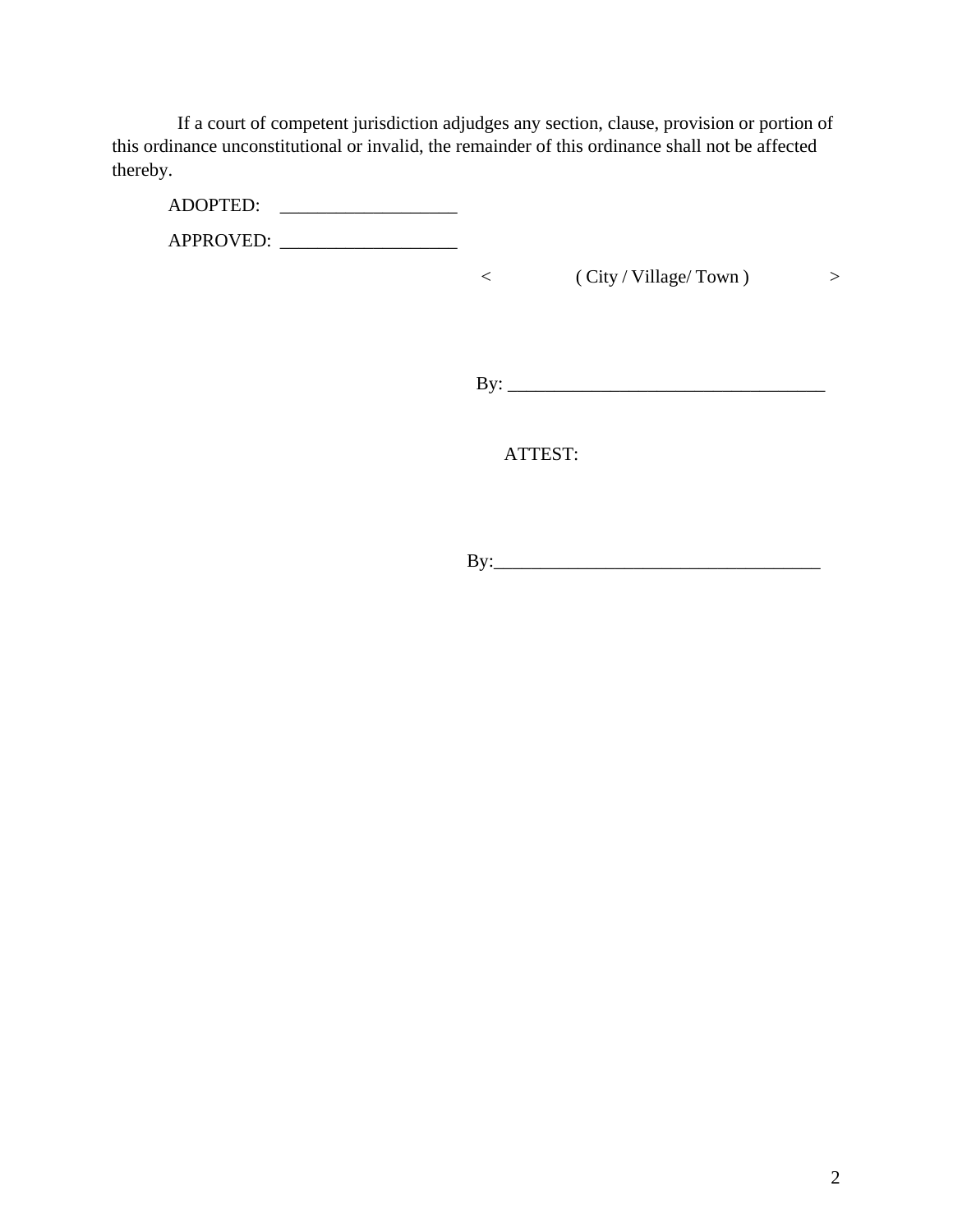# EXHIBIT "A"

# ROOM TAX ORDINANCE

#### **Section 1 DEFINITIONS**

In this Ordinance, the following words and phrases shall have the following meanings when used in this Contract, unless the context clearly indicates a different meaning is intended:

- (a) *"Commission"* has the meaning defined in Sec. 66.0615(a), Wis. Stats.
- (b) "*Door County Tourism Zone*" shall mean the Tourism Zone authorized and establish in Door County, Wisconsin pursuant to the provisions of Sec. 66.0615, Wis. Stats., under the provisions of the Tourism Zone Agreement among the municipalities participating therein.
- (c) "*Door County Tourism Zone Commission*" shall mean the Commission established hereunder for the administration of the room tax pursuant to Sec. 66.0615, Wis. Stats.
- (d) "*Gross Receipts*" shall mean the total revenue received from the retail furnishing of rooms, lodging, or similar accommodations by a Lodging Provider as defined herein, including any Lodging Marketplace provider service fees.
- (e) *"Hotel and Motel"* have the meaning as defined in Sec. 77.52(2)(a)1, Wis. Stats., as being a building or a group of buildings in which the public may obtain accommodations for a consideration, including, without limitation, such establishments as inns, motels, tourist homes, tourist houses or courts, bed and breakfast establishments, lodging houses, rooming houses, summer camps, apartment hotels, resort lodges and cabins, commercial indoor lodging facilities and any other building or group of building in which accommodations are available to the public, except accommodations rented for a continuous period of more than thirty (30) consecutive days and accommodations furnished by any hospitals, sanitariums or nursing homes or by corporations or associations organized and operated exclusively for religious, charitable or educational purposes provided that no part of the net earnings of such corporations and associations inures to the benefit of any private shareholder or individual.
- (f) *"Lodging Permit"* shall mean the permit issued by the Commission to Lodging Providers authorizing the furnishing, at retail of rooms or lodging to Transients by hotelkeepers, motel operators, lodging marketplaces, owners of short-term rentals, and other persons furnishing accommodations that are available to the public, irrespective of whether membership is required for use of the accommodations.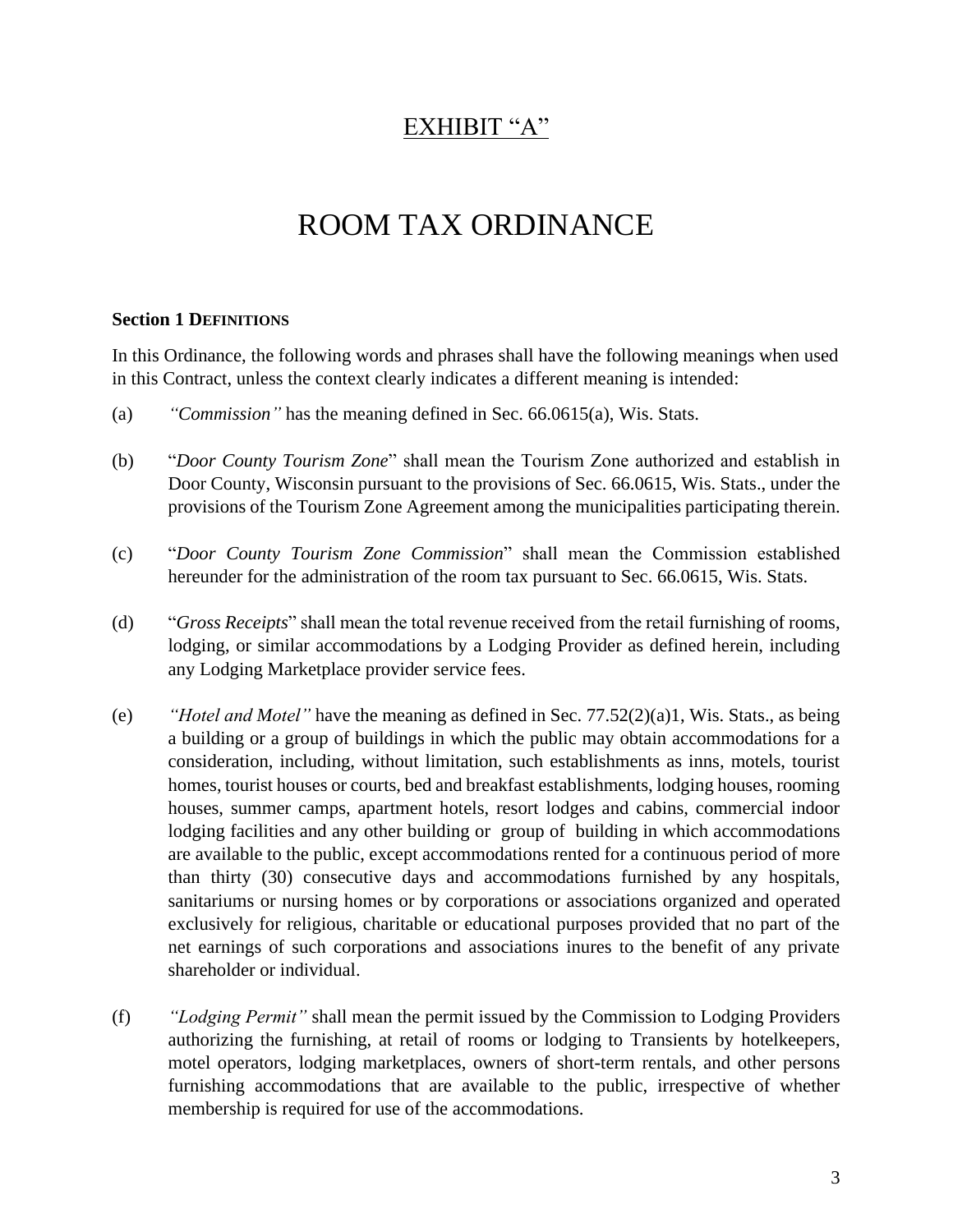- (g) *"Lodging Marketplace"* or "*Lodging Marketplace Provider*" shall mean an entity that provides a platform through which an unaffiliated 3rd party offers to rent a short-term rental to an occupant and collects the consideration for the rental from the occupant.
- (h) *"Lodging Provider"* shall mean the operator of a Hotel or Motel, as defined herein above.
- (i) "*Member Municipalities*" shall mean the municipalities located in Door County, Wisconsin which have created and established the Door County Tourism Zone and the Door County Tourism Zone Commission to operate and administer the Tourism Zone.
- (j) *"Municipality"* means the ( City / Village / Town ) of \_\_\_\_\_\_\_\_\_\_\_\_\_\_\_\_\_\_, Door County, Wisconsin.
- (k) *"Payor"* means the transient lodging person or entity who owes the tax imposed by this ordinance.
- (l) *"Reserve Fund"* means the fund established and maintained by the Commission containing funds in excess of the approved annual Tourism Entity budget to be used exclusively for such tourism promotion or tourism development projects as the Commission shall, from time to time so determine in the manner made and provided herein.
- (m) *"Room Tax"* means the tax imposed pursuant to this ordinance for the privilege of furnishing, at retail, except sales for resale, rooms or lodging to transients by hotelkeepers, motel operators and other persons furnishing accommodations that are available to the public, irrespective of whether membership is required for use of the accommodations, subject to the exceptions provided in Sec. 66.0615(1)(m)a, Wis. Stats.
- (n) *"Tourism"* has the meaning as defined in Sec.66.0615(1)(e), Wis. Stats., as being any travel for recreational, business or educational purposes.
- (o) *"Tourism Entity"* shall mean a nonprofit organization that came into existence before January 1, 2015, spends at least 51 percent of its revenues on tourism promotion and tourism development, and provides destination marketing staff and services for the tourism industry in a municipality, except that if no such organization exists, a municipality may contract with one of the following entities:
	- 1. A nonprofit organization that spends at least 51 percent of its revenues on tourism promotion and tourism development, and provides destination marketing staff and services for the tourism industry in a municipality; or
	- 2. A nonprofit organization that was incorporated before January 1, 2015, spends 100 percent of the room tax revenue it receives from a municipality on tourism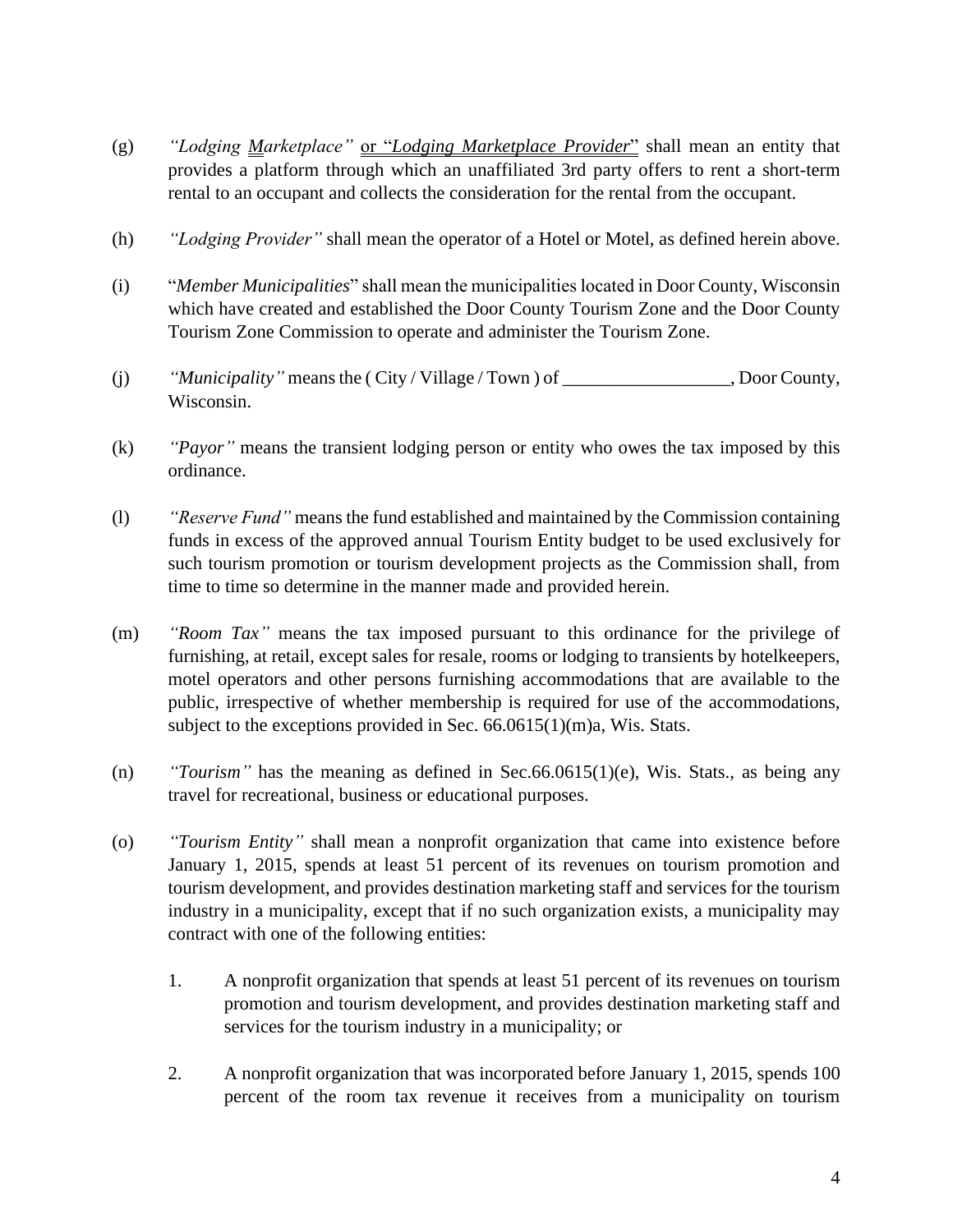promotion and tourism development, and provides destination marketing staff and services for the tourism industry in a municipality.

- (p) *"Tourism promotion and development"* has the meaning as defined in Sec. 66.0615(1)(fm), Wis. Stats., as being any of the following that are significantly used by transient tourists and reasonably likely to generate paid overnight stays at more than one establishment on which a tax under sub. (1m) (a) may be imposed, that are owned by different persons and located within a municipality in which a tax under this section is in effect; or, if the municipality has only one such establishment, reasonably likely to generate paid overnight stays in that establishment:
	- 1. Marketing projects, including advertising media buys, creation and distribution of printed or electronic promotional tourist materials, or efforts to recruit conventions, sporting events, or motorcoach groups.
	- 2. Transient tourist informational services.
	- 3. Tangible municipal development, including a convention center.
- (q) *"Tourism Zone"* has the meaning as defined in Sec. 66.0615, Wis. Stats. as being an area made up of two or more municipalities that, those municipalities agree, is a single tourism destination as perceived by the traveling public.
- (r) *"Tourism Zone Agreement"* shall mean an intergovernmental agreement created under the provisions of Sec. 66.0301, Wis. Stats., for the purpose provided under Sec. 66.0615(1m)(b)2, Wis. Stats.
- (s) "*Tourism Zone Audit*" shall mean the annual Room Tax audit to be performed by the Commission and provided to the Member Municipalities.
- (t) *"Transient"* has the meaning as defined in Sec. 77.52(2)(a)1, Wis. Stats., as being any person residing for a continuous period of less than thirty (30) consecutive days in a Hotel, Motel, or other furnished accommodations available to the public.

#### **Section 2 CREATION OF TOURISM ZONE**

(a) Establishment and Authorization. Pursuant to Sec. 66.0615(1m)(b)(2), Wis. Stats., the ( City / Village / Town ) of \_\_\_\_\_\_\_\_\_\_\_\_\_\_\_\_\_\_\_\_\_\_\_ does, by the adoption of this Ordinance, re-affirm the establishment and its membership and participation in the Door County Tourism Zone for the purpose of promoting Door County, Wisconsin as a single tourism destination under and pursuant to the terms and conditions of the Tourism Zone Agreement.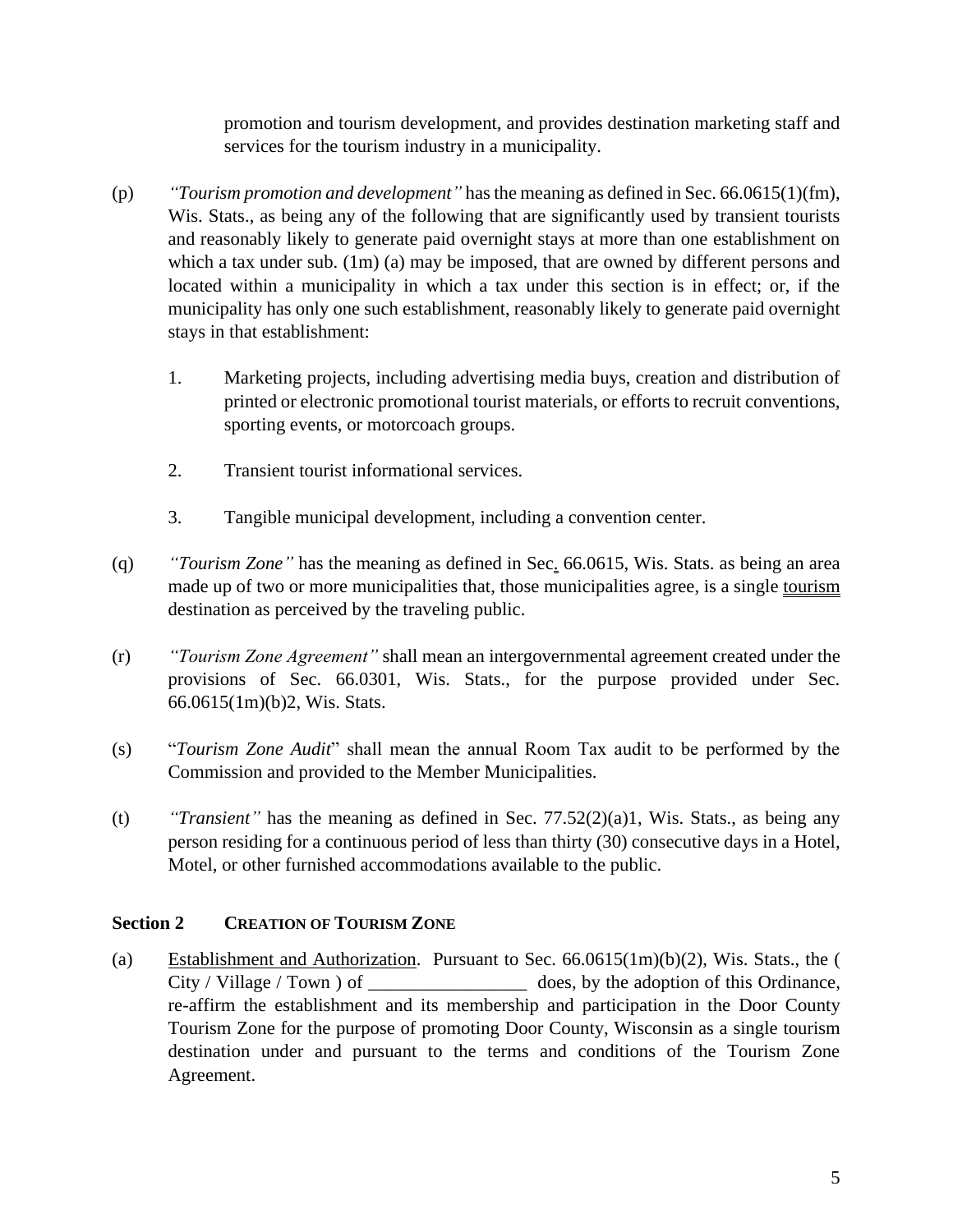(b) Tourism Zone Operation. The Tourism Zone shall be administered and operated by a commission pursuant to Sec. 66.0615(1m)(b), Wis. Stats., which shall be established under a contract with the other Member Municipalities pursuant to Sec. 66.0301, Wis. Stats., to create a commission which shall administer and monitor the collection of room taxes from the Member Municipalities, as more particularly described in Section 6 hereof, and shall contract with one tourism entity from the municipalities in the zone to obtain staff, support services and assistance in developing and implementing programs to promote the zone to visitors.

#### **Section 3 IMPOSITION OF ROOM TAX**

- (a) Tax Imposed. Pursuant to Sec. 66.0615, Wis. Stats., a tax is hereby imposed on the privilege and services of furnishing, at retail, of rooms or lodging to transients by hotel keepers, motel operators and other persons furnishing accommodations that are available to the public, irrespective of whether membership is required for the use of the accommodations. Such tax shall be at the rate of 8.0% percent of the gross receipts from such retail furnishing of rooms or lodgings. Such tax shall not be subject to the selective sales tax imposed by Sec. 77.52 (2)(a)1, Wis. Stats., and may not be imposed upon sales to the Federal Government and persons listed under Sec. 77.54 (9a), Wis. Stats.
- (b) Taxation Effective Date. The effective date of the Room Tax shall be January 1, 2022.
- (c) Room Tax Payment Frequency. Subject to the Room Tax exemptions provided in Section 3(a) hereof, the Lodging Provider shall impose upon and collect from each Transient Lodger the Room Tax established Section 3(a) hereof and paid by the lodging property thereafter pay over the collected Room Tax to the Commission on a monthly basis. The Room Tax collected hereunder shall be paid by the end of the month following the month in which it was collected. The Room Tax is owed to the local municipality which imposed the tax, but the municipality directs that all checks be sent directly to the Commission. If the Room Tax payments for all properties in a municipality are sent directly to the Commission, the Commission will send one check by the on or before the end of each month to the municipality for thirty percent (30%) of all Room Tax collected the previous month along with a report showing the amount of Room Tax collected from each lodging property. In the latter case, the Commission does all the paperwork as part of their monitoring.
- (d) Room Tax Responsibility. The correct amount of Room Tax shall accompany each lodging property's monthly room tax return and be made payable to the Door County Tourism Zone Commission unless any portion of that Tax is otherwise collected and paid to the Commission by a Lodging Marketplace. If any person liable for any amount of tax under this agreement sells, transfers, assigns or conveys their transient lodging business, or their lodging property, their successors or assignee shall, as a condition of receiving a new Lodging Permit under the provisions of Section 4 hereof, withhold a sufficient amount of from the purchase price to cover any and all applicable taxes, fees, interest and penalties, if any, until the former owner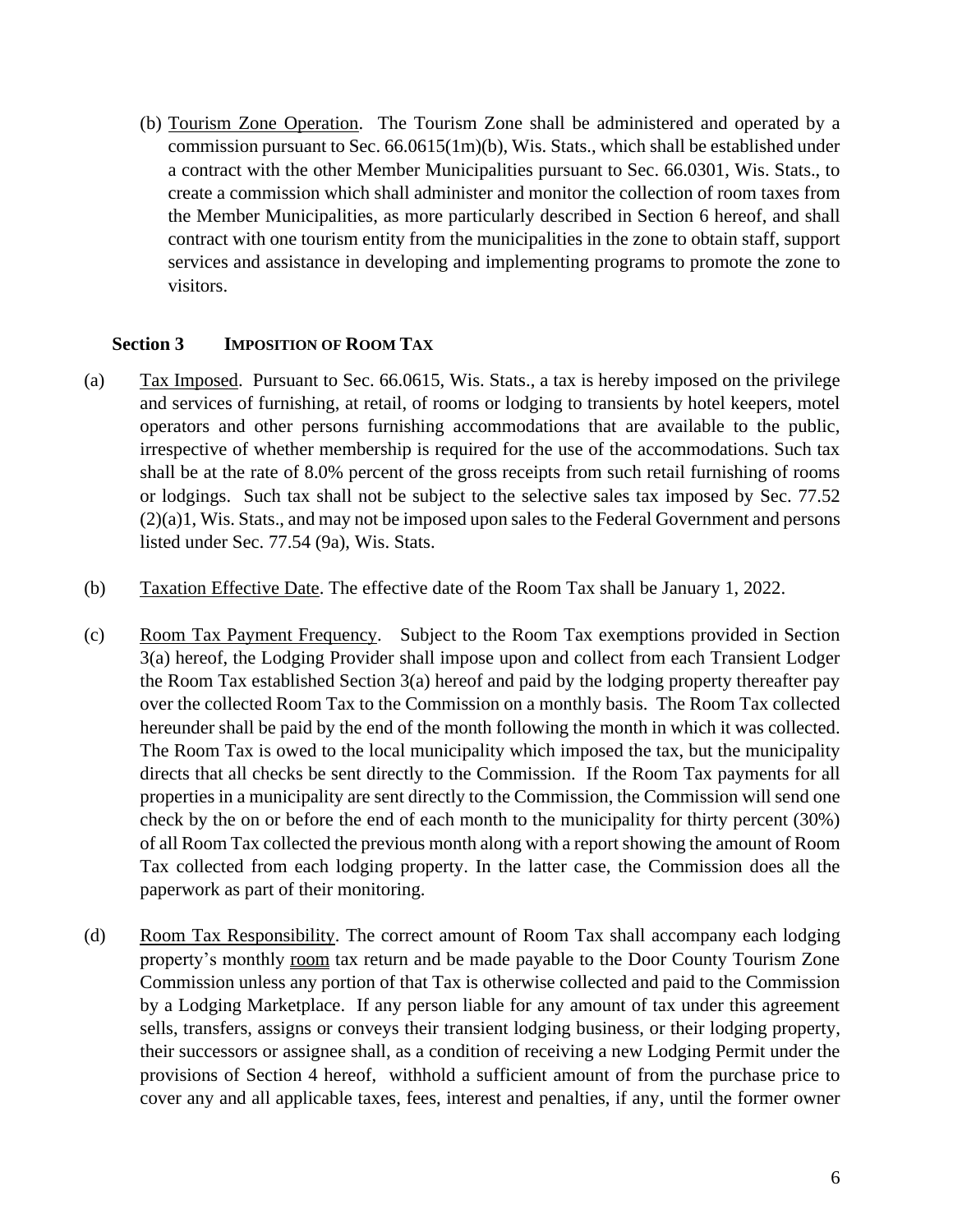produces a receipt from the Commission that all such taxes, fees, interest and penalties have been paid or a certificate stating that no amount is due. If any person subject to the tax imposed by this agreement fails to withhold from the purchase price any tax, fees, interest or penalties otherwise due hereunder as required, they shall be personally liable for the payment thereof, even if such new owner of the lodging property is not continuing the transient lodging business.

# (e) Monthly Room Tax Return.

- (1) Filing Date. The Monthly Room Tax Return shall be filed by the Lodging Provider by the end of the month following the month in which the room tax reported by that Return. The Room Tax Report filed by a Lodging Marketplace Provider shall by filed by the end of the month following the month in which the room tax reported by that Return unless otherwise provided by state regulation.
- (2) Required Information. The Monthly Room Tax Return filed with the room tax payment by the Lodging Provider shall contain the following information:
	- a. Name of the business,
	- b. Physical address, postal address, municipality located within,
	- c. Name of the designated person filling out the return,
	- d. Month and year the Return is for,
	- e. The total available rental units during the month (number of rental units in the facility multiplied by the days in the month or days they were open),
	- f. The total marketplace sales, the amount of room tax paid by each Lodging Marketplace Provider,
	- g. The number of rooms or units rented, total lodging sales for the month,
	- h. The room tax to be paid, (which should equal total lodging sales multiplied by the 8.0% Room Tax), and
	- i. The signature of the person filling out this return, attesting to the accuracy of the Return.

This information will allow the Commission to judge the accuracy of the return, and, with all returns in total, to judge the effectiveness of the tourism promotion. The Commission shall establish the form of the monthly tax return as either a paper and/or electronic document.

- (3) Amended or Corrected Room Tax Return. A Lodging Provider may, within fortyeight (48) months of the original filing date file an amended or corrected Monthly Room Tax Return. Such amended or corrected Monthly Room Tax Return shall be subject to any additional tax due plus associated interest, penalties and late fees as provided herein on such additional tax due, and be subject to an administrative fee of \$25.00.
- (f) Non-Compliance and Delinquent Room Tax.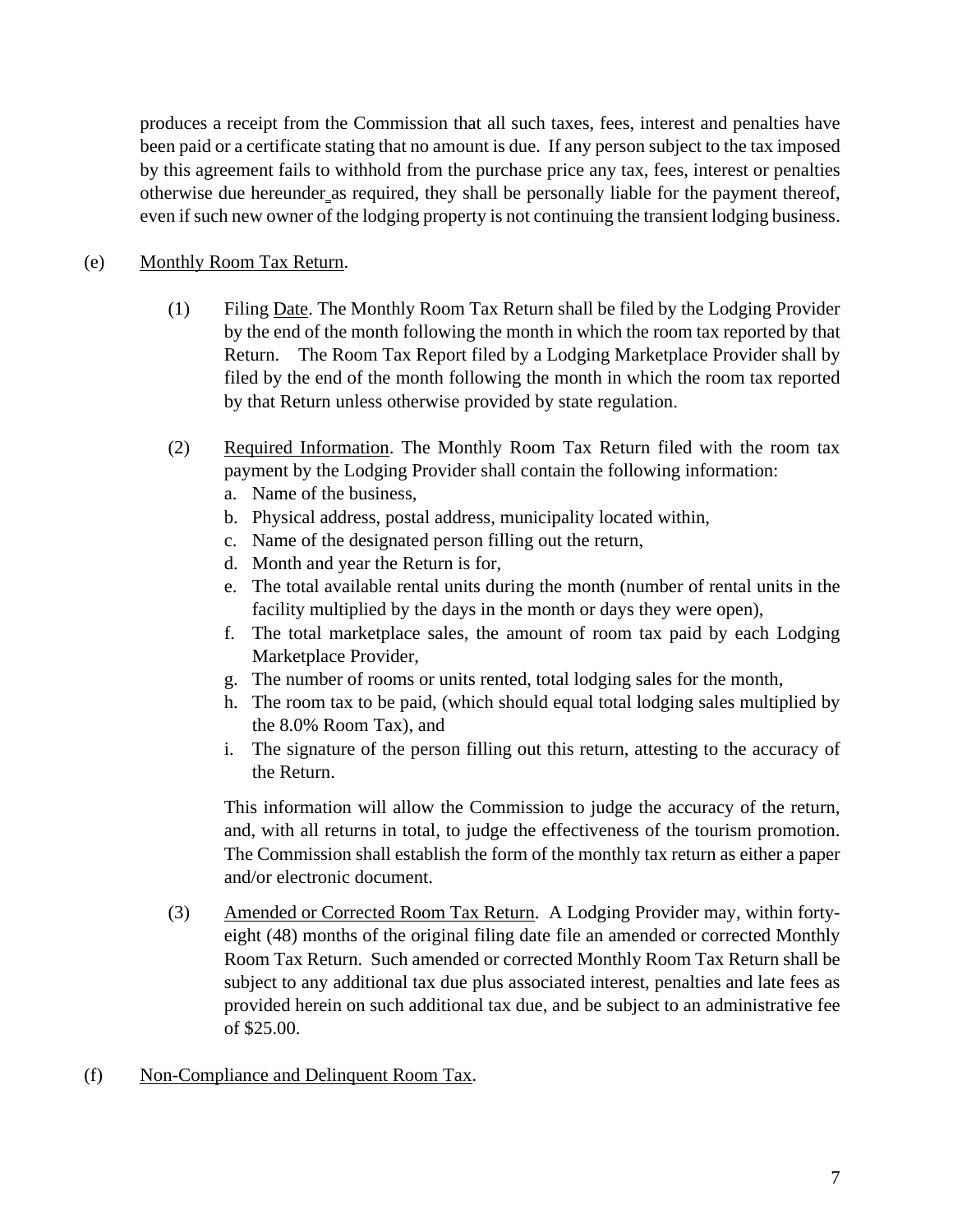- (1) Failure to Timely File Monthly Room Tax Report. The Lodging Provider's Monthly Room Tax Report shall be filed within the time specified in Section  $3(e)(1)$ hereinabove. Any Monthly Room Tax Report filed after that date shall be subject to a Late Filing Fee of \$25.00, in addition to other penalties, fees and interest as may be applicable hereunder.
- (2) Failure to Timely Pay Room Tax. The tax imposed pursuant to this ordinance shall become delinquent if not paid by Lodging Provider by the due date of the return as established in Section  $3(e)(1)$  hereof. A forfeiture of twenty-five percent (25%) of the room tax due or five thousand dollars (\$5,000.00) whichever is less, of the tax imposed, but not less than \$25.00, is hereby established and due and owing in the event that the room tax is not paid within thirty (30) days after the due date of the return. In addition to this forfeiture, all unpaid taxes under this ordinance shall bear interest at the rate of twelve percent (12%) per annum from the due date of the Return until the payment is received and deposited by the Commission.
- (3) Inspection and Audit. Whenever the Commission has probable cause to believe that the correct amount of room tax has not been assessed or that the tax return is not correct, or that the tax has not been paid, the Commission is authorized to examine and inspect the books, records, memoranda and property of any person in order to verify the tax liability of that person or another person. Any Lodging Provider who fails to comply with a request from the Commission shall be subject to a penalty of five (5%) of the room tax determined to be due.
- (4) Room Tax Estimate. Whenever a Lodging Provider fails, neglects or otherwise refuses to file a Monthly Room Tax Return within the time, manner or form required by the Commission, the Commission may, using its best judgment, estimate the room tax due. The room tax estimated hereunder shall be subject to a penalty of twenty (20%) percent of the estimated tax due, plus all associated interest, penalties and late fees as provided hereunder. No refund or modification of the tax determined to be due and owing shall be made until the Lodging Provider files a correct room tax return and permits the Commission to inspect and audit the Lodging Provider's financial records to verify compliance.
- (5) False or Fraudulent Return. A Lodging Provider who files a false or fraudulent return with the intent to defeat, delay or evade the tax imposed by this ordinance, shall be subject to a penalty of fifty (50%) percent of the tax determined to be due; twenty-five (25%) percent of the room tax due from the previous year or \$5,000.00, whichever is less, plus interest and other penalties as provided under Sec. 66.0615(2m), Wis. Stats.
- (6) Separate Violations. Each room or unit separately rented or offered for rent, and each day of such rental or offer for rental of such unit shall be a separate violation.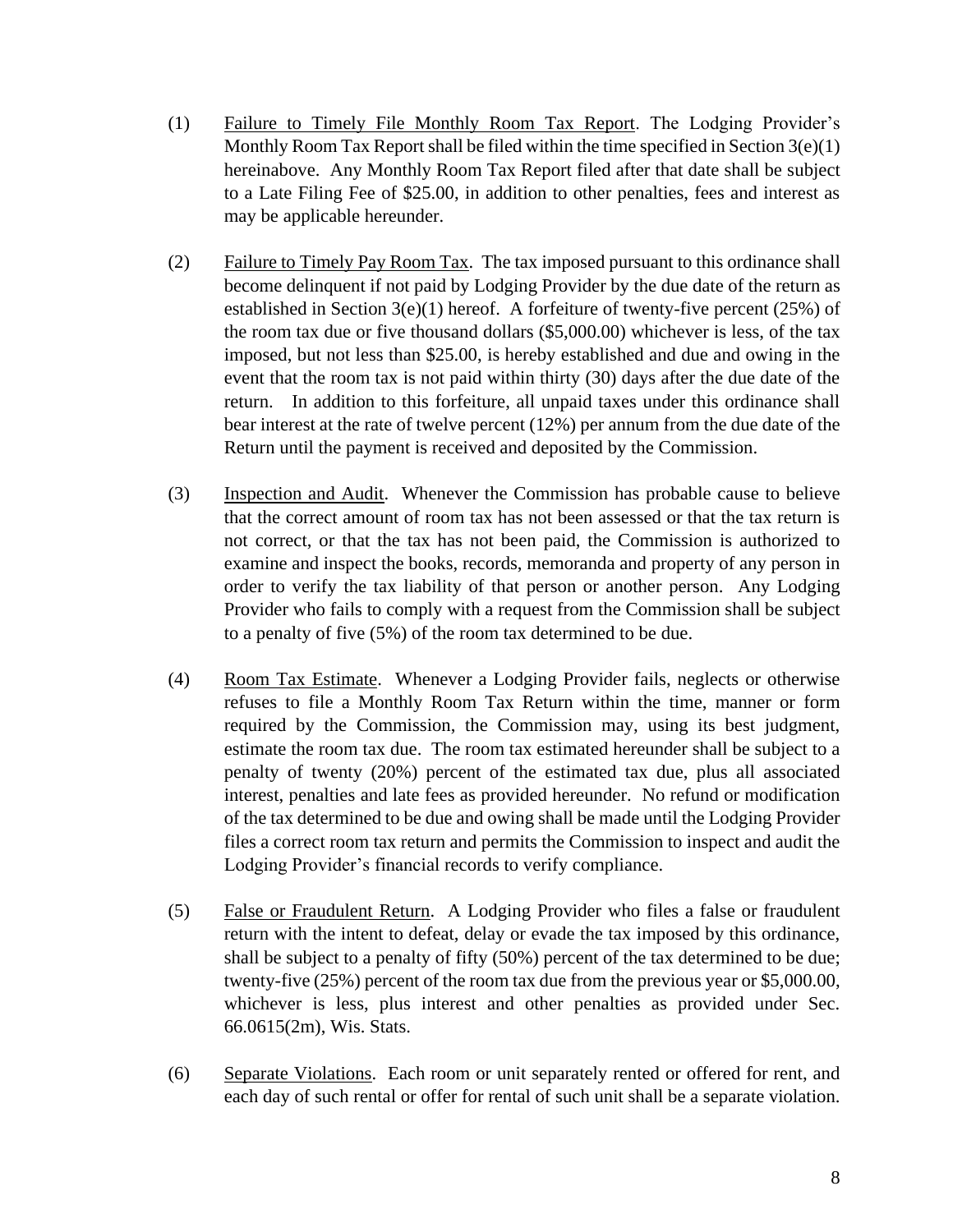In addition, injunctive relief is hereby authorized to discontinue violation of this ordinance.

- (7) Prosecutions. Any Lodging Provider or Lodging Marketplace Provider determined to have violated any of the provisions of this ordinance shall be obligated to pay the costs of enforcement and prosecution, in addition to actual attorney's fees and audit fees expended in the course of said enforcement and prosecution.
- (g) Room Tax Rate Adjustment. Any person or business otherwise required to file a return and make a payment, will be allowed an exemption from the requirement to collect and pay the increased Room Tax at the new rate of 8.00% for any signed contract dated prior to the adoption of this Ordinance in which the contract guarantees the lodging rates and the applicable taxes as of that date. This also applies to any gift certificate purchase before the adoption of this Ordinance, which is not for a fixed dollar amount, but, instead, for the amount paid, guarantees a particular lodging rate and the applicable taxes. This exemption does not apply to reservations made before the adoption of this Ordinance, which are not binding contracts.
- (h) Confidentiality of Reports. All Room Tax returns, schedules, exhibits, writings or audit reports relating to such returns, on file with the Commission and the municipality are deemed confidential pursuant to Sec. §66.0615(3), Wis. Stats., except they may divulge their contents to the following, and no others:
	- (1) The person who filed the return.
	- (2) Officers, employees or agents of the (City, Village or Town) Treasurer and the Commission or its duly authorized agents and representatives.
	- (3) Other persons for the use in the discharge of duties imposed by law, or in the discharge of the duties of their office (unless otherwise prohibited by law), or by order of a Court.

#### **Section 4 LODGING ESTABLISHMENTS TO BE LICENSED**

- (a) License Required. Any party supplying transient lodging in the ( City / Village / Town ) shall obtain and maintain a Lodging Permit from the Commission permitting the rental of accommodations. No accommodations shall be rented or available for rental for a period of less than thirty (30) days by any party not possessing a lodging permit issued by the Commission.
- (b) Permit Application. Any party furnishing lodging accommodations to transient guests in the ( City / Village / Town ) shall apply to and file with the Commission, on forms provided by the Commission, an application to operate each place of business subject to this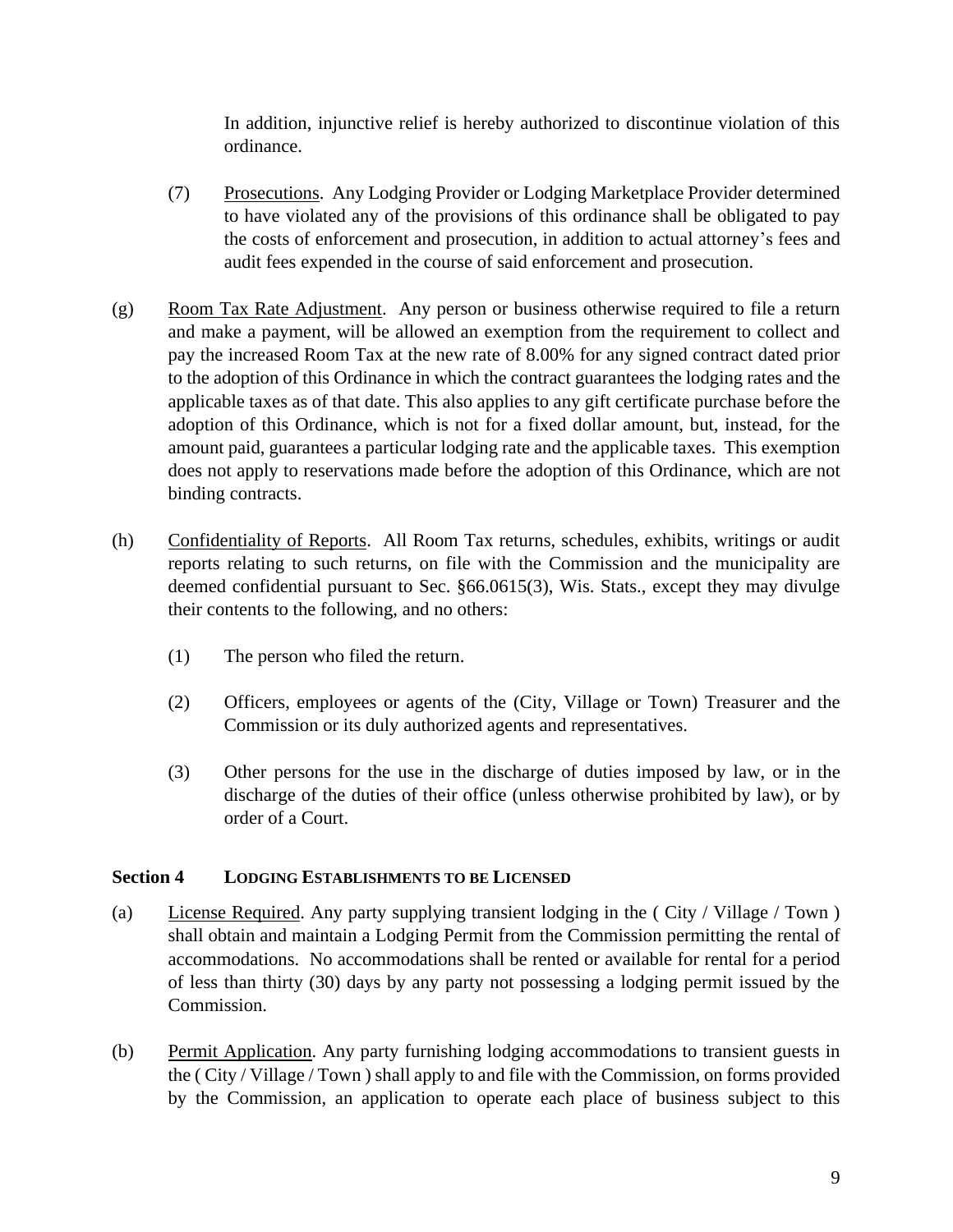ordinance. There shall be no cost for the filing of the application for the Lodging Permit. The application form shall include, at minimum, the following information:

- (1) The name of the business under which the person, partnership or corporation transacts business or intends to transact business, which name shall agree with that used for Sales Tax Permits and Property Tax Records.
- (2) The name of the agent for the business or other person designated as responsible to remit the Room Tax, and means to contact this person, including email address, postal address, telephone number, fax number and cell phone number.
- (3) The physical and mailing address of the business.
- (4) Number of rental units at the location for each month of the year during which the business is operating.
- (5) The driver's license number and or Federal Employer Identification Number of the owner of the lodging business.
- (6) The signature of the person designated in item b. above.
- (7) Operating months indicated on the permit application must match all advertised availability.
- (8) The Lodging Marketplace Provider online listing ID or ID's for all advertising in any form or format.
- (c) Permit Review and Issuance. The Commission may accept the application, review it for accuracy and issue the Lodging Permit. The Permit shall not be assignable. The Permit shall only be valid for the person named on the application as being responsible to remit the Room Tax. In cases where that person should change or the ownership should change during the life of the permit, the application and issuance of a new permit shall be necessary.
- (d) Records Retention. As a condition of issuance of a Lodging Permit hereunder, the Lodging Provider agrees to retain all records related to short term lodging services hereunder for a period of not less than seven (7) years.
- (e) Lodging Permit Deactivation. A permitted Lodging Provider who ceases lodging operations may apply to the Commission for the de-activation of their Lodging Permit. De-activation of a Lodging Permit is subject to the following conditions:
	- (1) All advertising in any form or format, including print and online, social media and web sites for the rental unit or units must be removed, discontinued and taken down.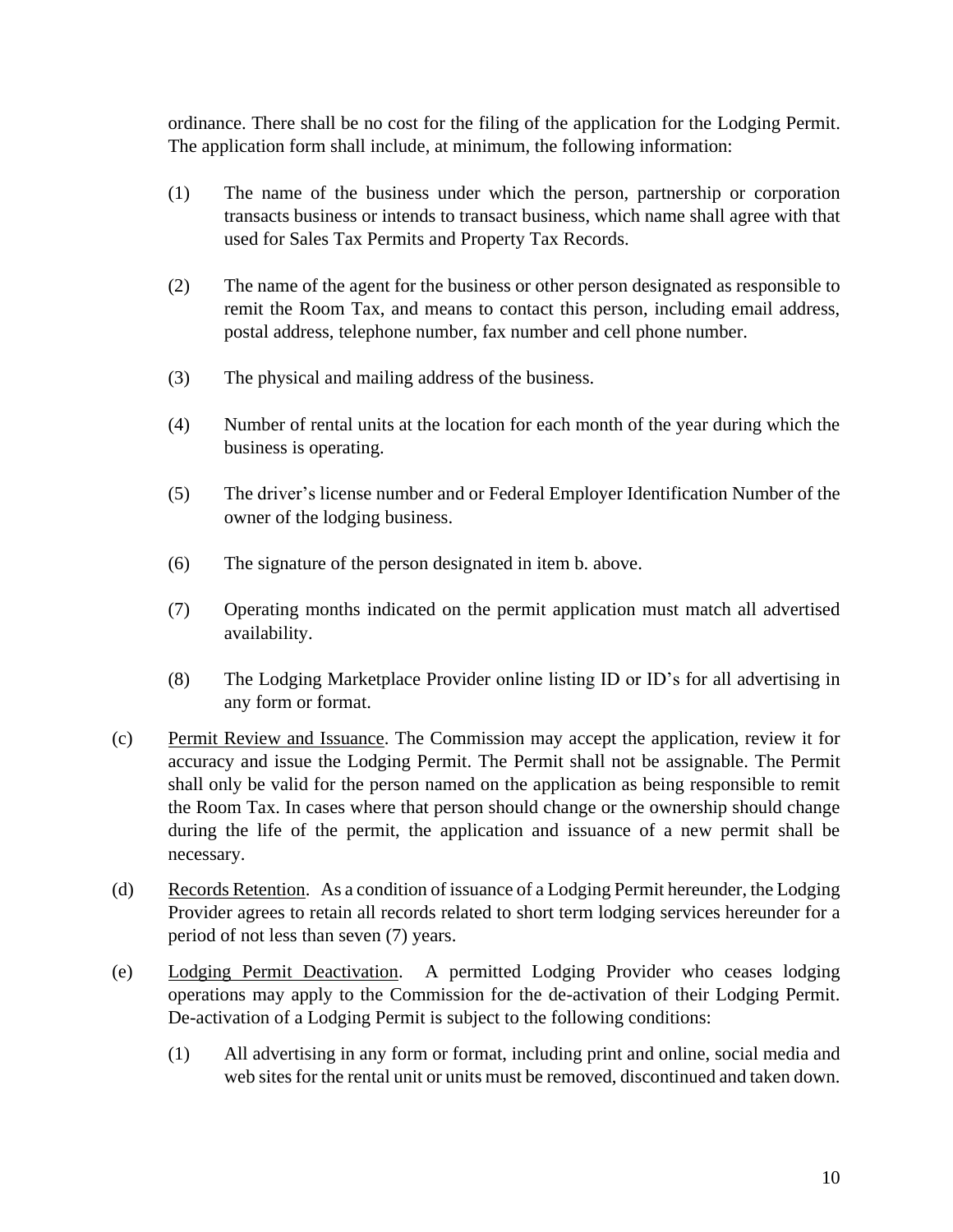(2) The Lodging Provider must be current on all filings and tax payments.

# **Section 5 LODGING MARKETPLACE PROVIDERS TO BE LICENSED**

(a) License Required. Any Lodging Marketplace Provider that provides a platform through which a Lodging Provider offers to rent a short-term rental to an occupant and collects the consideration for the rental from the occupant shall obtain and maintain a Marketplace Provider Permit from the Commission.

(b) Permit Application. Any Lodging Marketplace Provider providing a platform through which a Lodging Provider can offer short term rentals and lodging accommodations to transient guests in the ( City / Village / Town ) shall apply to and file with the Commission, on forms provided by the Commission, an application to provide such services within the (City / Village / Town). There shall be no cost for the filing of the application for the Lodging Marketplace Provider Permit. The application form prepared and supplied by the Commission shall include, at minimum, the following information:

- (1) The name and tradename of Lodging Marketplace Provider under which it transacts business or intends to transact business.
- (2) The physical and mailing address of the Lodging Marketplace Provider.
- (3) The Federal Employer Identification Number (FEIN) of the Lodging Marketplace Provider.
- (4) The email address for the primary contact person at the Lodging Marketplace Provider.
- (5) The contact name and physical and electronic contact information of and for the person at the Lodging Marketplace Provider who will be submitting the Lodging Marketplace Provider reporting.

(c) Permit Review and Issuance. The Commission may accept the Lodging Marketplace Provider application, review it for accuracy and issue the Lodging Marketplace Provider in the form determined by the Commission. The Lodging Marketplace Provider Permit shall not be assignable. The Lodging Marketplace Provider Permit shall only be valid for the Lodging Marketplace Provider identified on the application. In the event of an ownership or name change, Lodging Marketplace Provider shall apply for a new Lodging Marketplace Provider Permit.

(d) Records Retention. As a condition of issuance of a Lodging Marketplace Provider Permit hereunder, the Lodging Marketplace Provider agrees to retain all records related to lodging marketplace provider services to Lodging Providers hereunder for a period of not less than seven (7) years.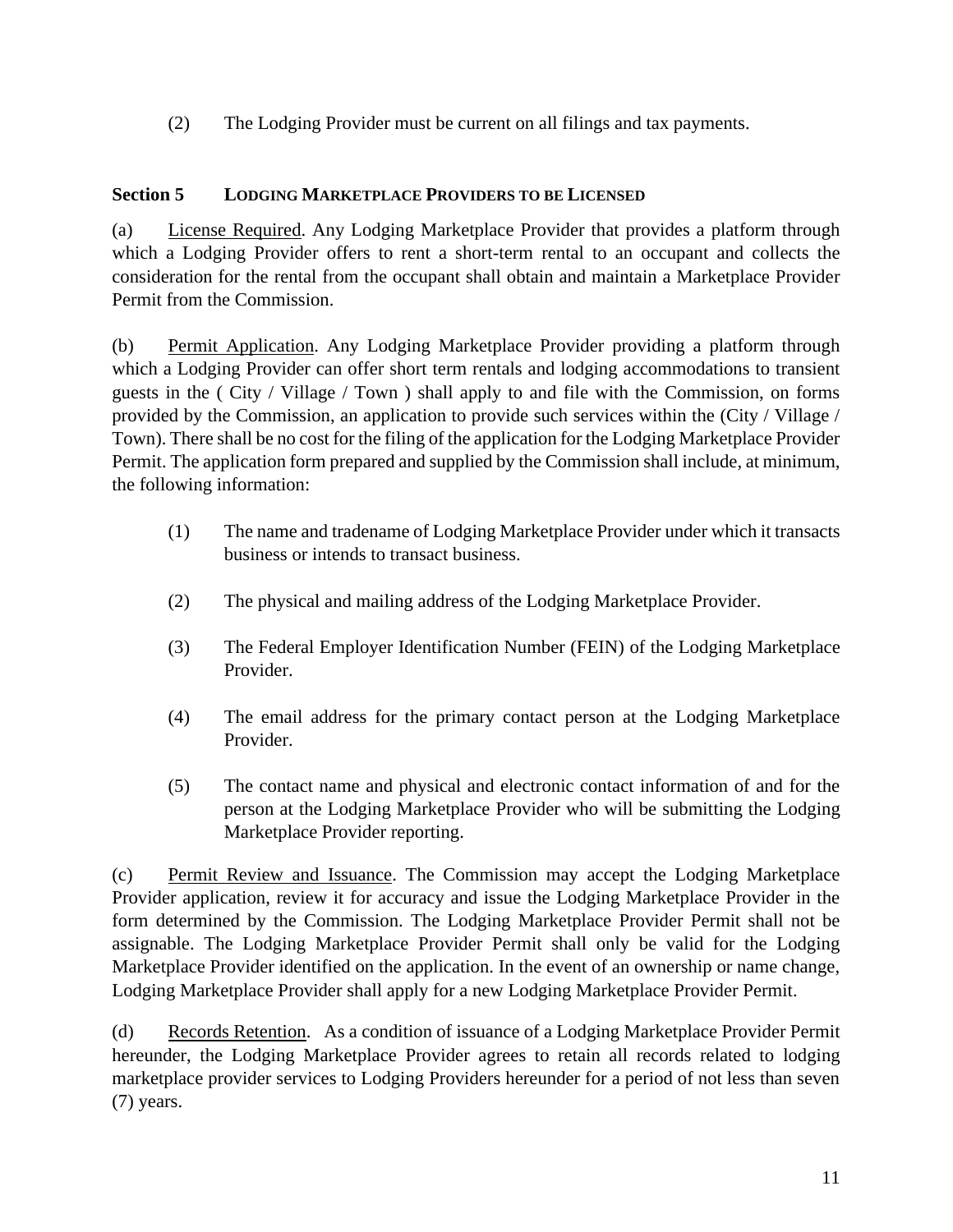(e) Lodging Marketplace Provider Permit Deactivation. A permitted Lodging Marketplace Provider who ceases operations within Door County, Wisconsin may apply to the Commission for the de-activation of their Lodging Marketplace Provider Permit. De-activation of a Lodging Permit is subject to the following conditions:

- (1) All lodging marketplace platform services in any form or format in Door County, Wisconsin must cease, be discontinued and otherwise terminated.
- (2) The Lodging Marketplace Provider must be current on all filings and tax payments.

## **Section 6 CREATION OF A COMMISSION**

- (a) Commission Purpose. The municipalities shall enter into a contract under Wis. Stats. §66.0615 to create a Commission under the Intergovernmental Cooperation provisions of Sec. 66.0301(2), Wis. Stats. The Commission shall contract with a Tourism Entity, as defined under Sec.  $66.0615(1)(f)$ , Stats., for the promotion of the destination with a minimum of Seventy (70%) percent of the room taxes collected.
- (b) Commission Membership. The Commission created by a Tourism Zone Agreement under Wis. Stats. §66.0615 shall consist of the following members:
	- (1) Two (2) members from each municipality in which annual tax collections exceed \$300,000.
	- (2) One (1) member from each municipality in which annual tax collections are \$300,000 or less.
	- (3) Two additional members, who represent the Wisconsin hotel and motel industry, shall be appointed to the Commission by the Chairperson of the Commission. Those individuals shall serve for a one-year term at the pleasure of the Chairperson, and may be reappointed. These members shall not be members of the Board of Directors or employees of the Tourism Entity.
- (c) Commission Member Appointment Process and Terms of Office. Members of the Commission shall be appointed by the principal elected official in the municipality and shall be confirmed by a majority vote of the members of the municipality's governing body who are present when the vote is taken. Commissioners shall serve a one-year term, at the pleasure of the appointing official and may be reappointed. If a member of the Commission resigns or is removed for cause, the municipal body that appointed the member may appoint another person to fulfill the unexpired term. If the subject member was appointed by the Chairperson, they may appoint another person to fill the unexpired term. Members of the Commission shall receive no pay, but may be reimbursed for their travel expense. While membership on the Commission is provided for each municipality in the Tourism Zone, all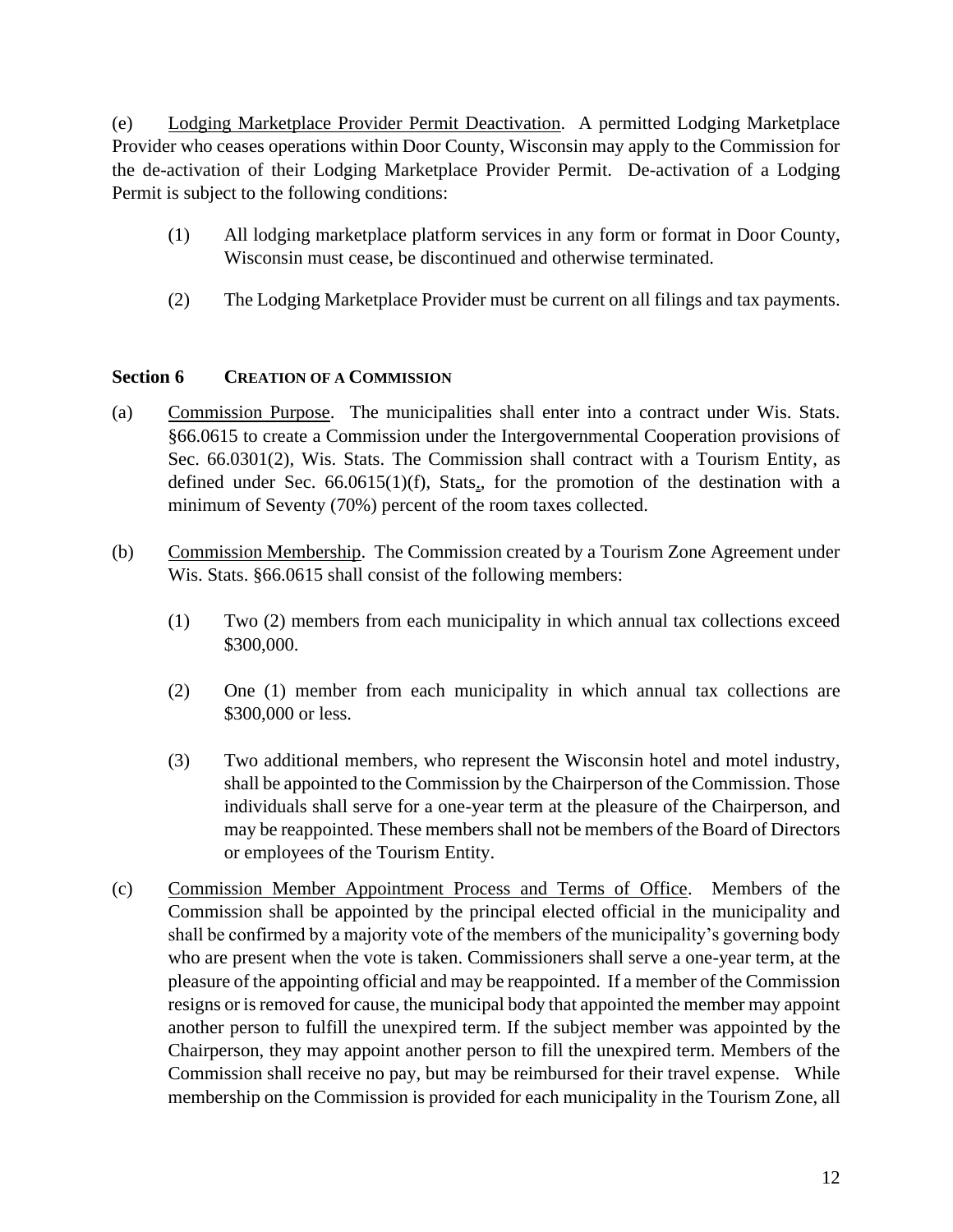membership positions need not be filled if a municipality does not see a need. A member community that does not appoint a representative shall not count towards the determination of a quorum.

- (d) Applicability of State Open Meetings Law. The Commission shall be subject to the provisions of the Wisconsin Open Meetings and Open Records laws as amended.
- (e) Tourism Zone Commission. Authority is hereby delegated to the Door County Tourism Zone Commission to act as agent of this municipality in the enforcement of this ordinance as amended, for violation of the requirement of obtaining and maintaining a lodging permit when such lodging permit is required. The Door County Tourism Zone Commission shall have and may exercise the full authority which would otherwise be available to this municipality in the enforcement of this ordinance, including the ability to seek enforcement and penalties for failure to comply with the section requiring a lodging permit.
- (f) Role of Commission. The Commission shall perform such tasks as are specified in the Tourism Zone Agreement.
- (g) Commission Operational Funding. The administrative and operating expenses of the Commission, shall be paid by the Member Municipalities based upon and subject to the following:
	- 1. Commission Administrative and Operating Expenses. The Commission's administrative and operating expenses subject to contribution hereunder shall include, but are not limited to, the cost of: issuing permits; monitoring, enforcing and prosecuting the collection of Room Tax; reviewing the progress of the contracted Tourism Entity; approving the Tourism Entity's budget; approving the payment of monthly expenses; and, preparing monthly, quarterly and annual reports to the participating municipalities Member Municipalities, plus any and all tasks and costs necessary in the operation of the Commission.
	- 2. Additional Commission Administrative Expenses. The Commission's administrative expenses shall also include, but not be limited to, reimbursement of Commissioners for actual expenses and mileage while attending meetings or on official business for the Commission, wages paid to staff, mileage paid to staff when necessary for work related travel, rental of office space, accounting fees for the annual audit and other Commission related accounting services, insurance costs for coverages approved by the Commission, office equipment, office supplies, postage, telephone, internet, utilities and any legal expenses, including litigation and any other expenses associated with the collection of unpaid Room Tax. The rate paid for the mileage reimbursement hereunder shall be the same as the standard Internal Revenue Service rate for business mileage adjusted periodically
	- 3. Calculation of Municipal Contribution. The contribution amount owed by each Member Municipality shall be determined by its percentage share of the room tax collected, as shown on the previous year's Tourism Zone Audit, multiplied by the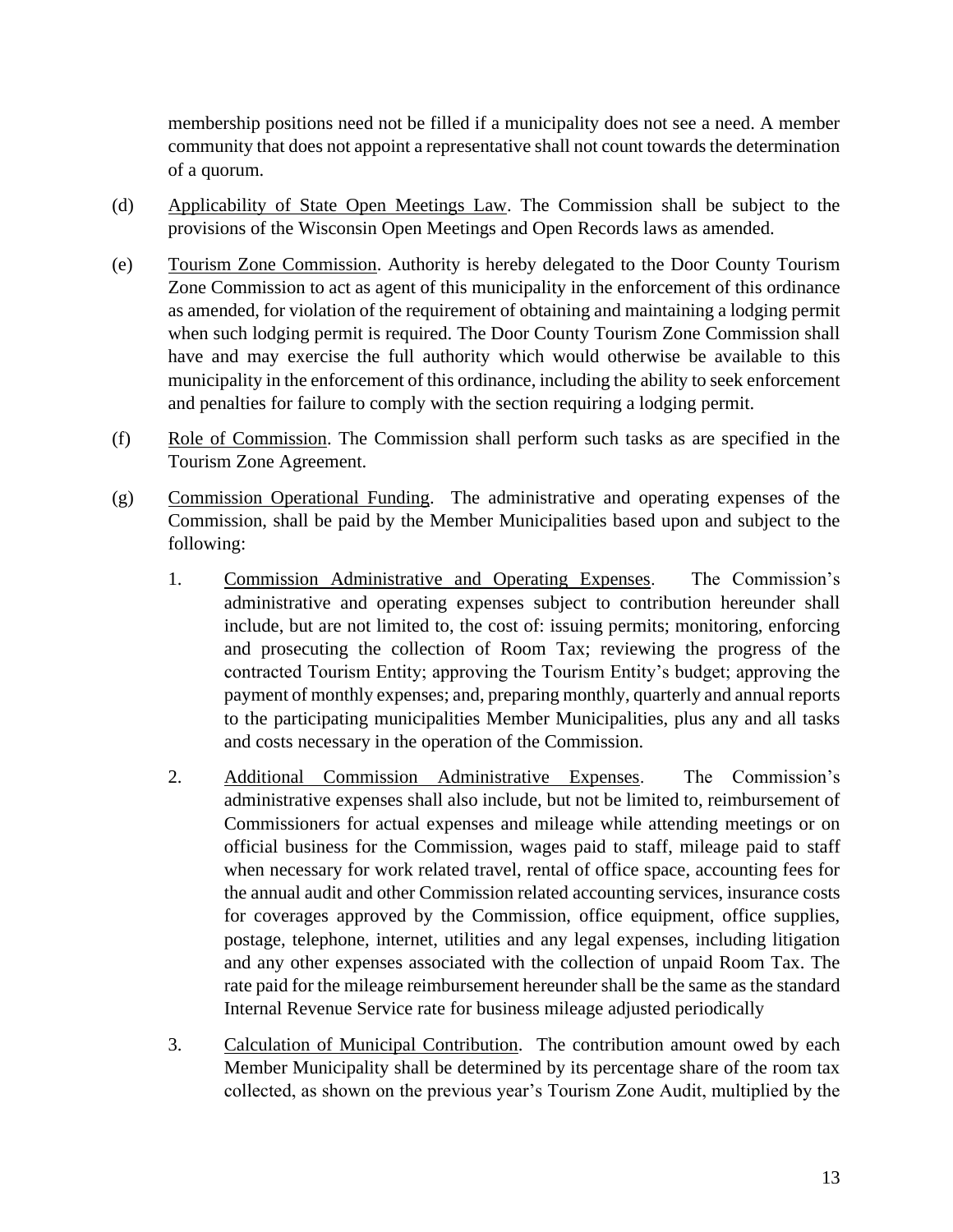adopted budget of the Commission. The amount determined hereunder shall be paid by each Member Municipality on or before February 1 of each year. In the event that a Member Municipality fails to pay its annual contribution payment when due, the Commission may withhold that Member Municipality's Municipal room tax allocation payment until such contribution payment is made.

# **Section 7 DISTRIBUTION OF ROOM TAXES COLLECTED**

(a) Allocation of Collected Room Tax. Upon receipt of the room taxes that are collected from Lodging Providers providing transient lodging in the ( City / Village / Town ) the Commission shall, pursuant to Section 66.0615(1m)(d), Wis. Stats.:

- (1) Tourism Promotion and Development. Allocate seventy (70%) percent of the amount collected to be spent on tourism promotion and tourism development within the Tourism Zone in the following manner:
	- a. Forward an amount previously budgeted to be allocated to the Tourism Entity to the Tourism Entity.
	- b. Deposit the excess amount of the amount budget for the Tourism Entity to the Tourism Reserve Fund to be used and allocated by the Commission for tourism promotion and tourism development within the Tourism Zone to help promote local or special tourism promotion and tourism development within the Tourism Zone through the Tourism Entity. The tourism entity may from time-to-time present special non-budgeted promotions that may require the use of the reserve funds. The expenditure of funds from the Reserve Funds account, for any reason, shall require an approval by a twothirds (2/3rds) vote by the full Commission membership present at a meeting, properly noticed and at which a quorum is present.
- (2) Municipal Allocation. Distribute thirty (30%) percent of the room taxes to the ( City / Village / Town ) for such uses and purposes as the ( City Council / Village Board / Town Board ) shall determine.

#### **Section 8 TOURISM ENTITY**

(a) Contracted Services. The Commission shall, pursuant to Sec. 66.0615(1m)(b) 4, Wis. Stats., contract with a Tourism Entity to obtain staff, support services and assistance in developing and implementing programs to promote the Tourism Zone to visitors and spend room taxes revenues on tourism promotion and development within the Tourism Zone. The Tourism Entity shall not use any of the room tax revenue to construct or develop a lodging facility.